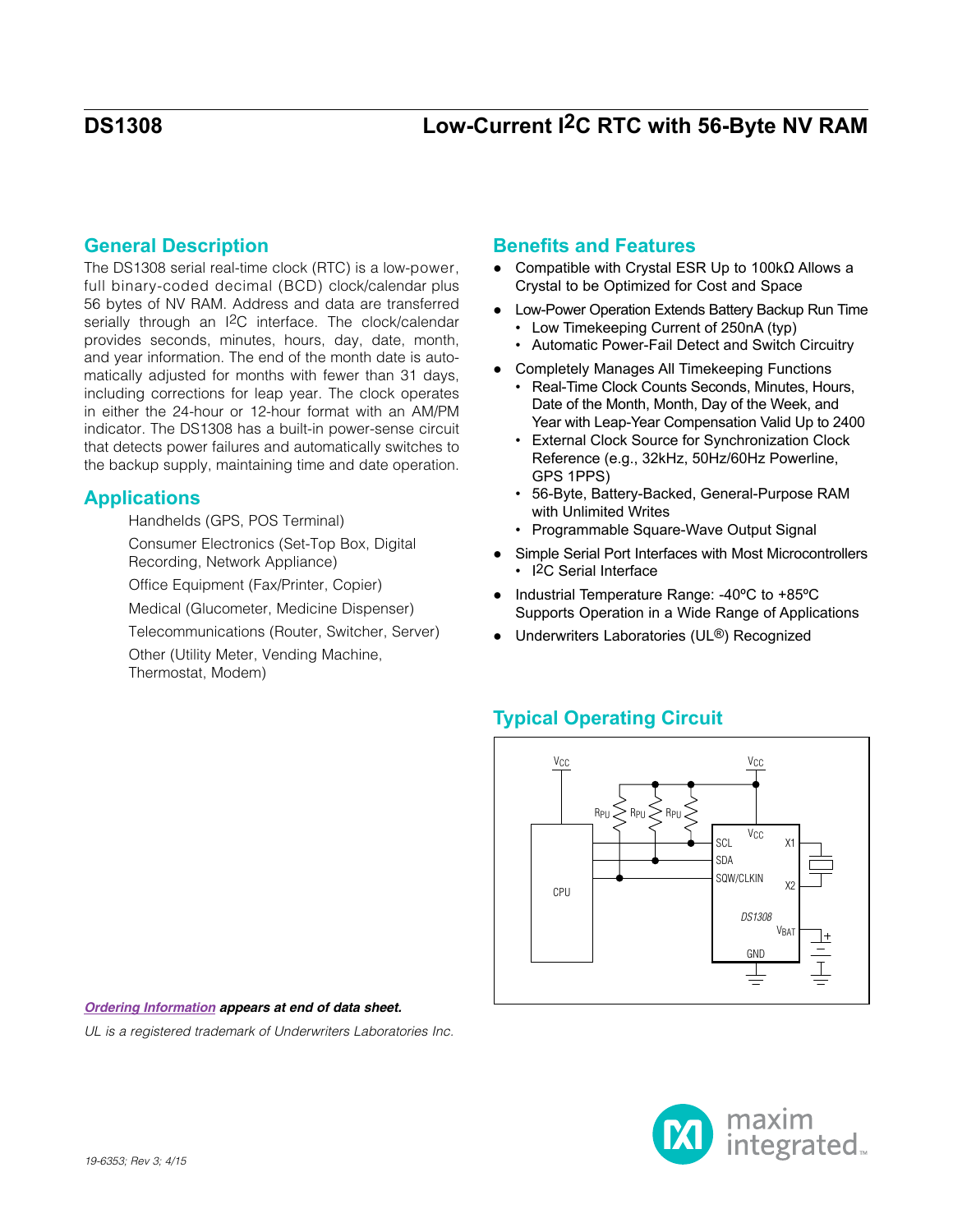## **Absolute Maximum Ratings**

| (All voltages relative to ground.) |                                         |
|------------------------------------|-----------------------------------------|
|                                    | Storage Temperature Range55°C to +125°C |
|                                    | Lead Temperature (soldering, 10s)+300°C |
|                                    |                                         |

*Stresses beyond those listed under "Absolute Maximum Ratings" may cause permanent damage to the device. These are stress ratings only, and functional opera*tion of the device at these or any other conditions beyond those indicated in the operational sections of the specifications is not implied. Exposure to absolute *maximum rating conditions for extended periods may affect device reliability.*

## **Package Thermal Characteristics (Note 1)**

uSOP

Junction-to-Ambient Thermal Resistance  $(\theta_{JA})$  .....206.3°C/W Junction-to-Case Thermal Resistance  $(\theta_{JC})$  ...............42°C/W

Note 1: Package thermal resistances were obtained using the method described in JEDEC specification JESD51-7, using a four-layer board. For detailed information on package thermal considerations, refer to <www.maximintegrated.com/thermal-tutorial>.

## **Recommended Operating Conditions**

 $(T_A = -40^{\circ}$ C to  $+85^{\circ}$ C, unless otherwise noted.) (Note 2)

| <b>PARAMETER</b>        | <b>SYMBOL</b>     | <b>CONDITIONS</b> | <b>MIN</b>       | <b>TYP</b> | <b>MAX</b>           | <b>UNITS</b> |
|-------------------------|-------------------|-------------------|------------------|------------|----------------------|--------------|
|                         |                   | DS1308-18         | 1.71             | 1.8        | 5.5                  |              |
| Operating Voltage Range | $V_{\rm CC}$      | DS1308-3          | 2.7              | 3.0        | 5.5                  | V            |
|                         |                   | DS1308-33         | 3.0              | 3.3        | 5.5                  |              |
| <b>Battery Voltage</b>  | V <sub>BAT</sub>  |                   | 1.3              |            | 5.5                  | V            |
| Logic 1 Input           | V <sub>IH</sub>   |                   | 0.7x<br>$V_{CC}$ |            | $V_{CC}$ +<br>0.3    | V            |
| Logic 0 Input           | $V_{\mathsf{IL}}$ |                   | $-0.3$           |            | 0.3x<br>$V_{\rm CC}$ | V            |

## **DC Electrical Characteristics**

(V<sub>CC</sub> = V<sub>CCMIN</sub> to V<sub>CCMAX</sub>, V<sub>BAT</sub> = V<sub>BATMIN</sub> to V<sub>BATMAX</sub>, T<sub>A</sub> = -40°C to +85°C, unless otherwise noted.) (Note 2)

| <b>PARAMETER</b>                        | <b>SYMBOL</b>         | <b>CONDITIONS</b>                       | <b>MIN</b> | <b>TYP</b> | <b>MAX</b> | <b>UNITS</b> |
|-----------------------------------------|-----------------------|-----------------------------------------|------------|------------|------------|--------------|
| Power-Supply Active Current<br>(Note 3) | <b>ICCA</b>           | $f_{SCL} = 400kHz$                      |            |            | 325        | μA           |
|                                         |                       | $-33: V_{CC} = 3.63V$                   |            |            | 125        |              |
| Power-Supply Standby Current            |                       | $-3: VCC = 3.3V$                        |            |            | 125        |              |
| (Note 4)                                | $ _{CCS}$             | $-18: V_{CC} = 1.89V$                   |            |            | 100        | μA           |
|                                         |                       | $V_{CC} = V_{CCMAX}$                    |            |            | 200        |              |
| <b>Battery Leakage Current</b>          | <b>BATLKG</b>         | $V_{CC} \geq V_{PF}$                    | $-100$     | 25         | $+100$     | nA           |
| Input Leakage (SCL)                     |                       | $V_{IN} = 0V$ to $V_{C}C$               | $-0.1$     |            | $+0.1$     | μA           |
| I/O Leakage (SDA, SQW/CLKIN)            | $I_{\text{IO}}$       | I <sup>2</sup> C bus inactive, ECLK = 1 | $-0.1$     |            | $+0.1$     | μA           |
| Output Logic 0 (SDA, SQW/               |                       | $V_{CC} \geq V_{CCMIN}$                 | 3.0        |            |            | mA           |
| CLKIN), $V_{\text{OI}} = 0.4V$          | $I_{OL}$              | $V_{BAT} \ge 1.3V \ge V_{CC} + 0.2V$    | 250        |            |            | μA           |
|                                         |                       | $-33$                                   | 2.70       | 2.82       | 3.00       |              |
| Power-Fail Trip Point                   | <b>V<sub>PF</sub></b> | -3                                      | 2.45       | 2.55       | 2.70       | V            |
|                                         |                       | $-18$                                   | 1.45       | 1.62       | 1.70       |              |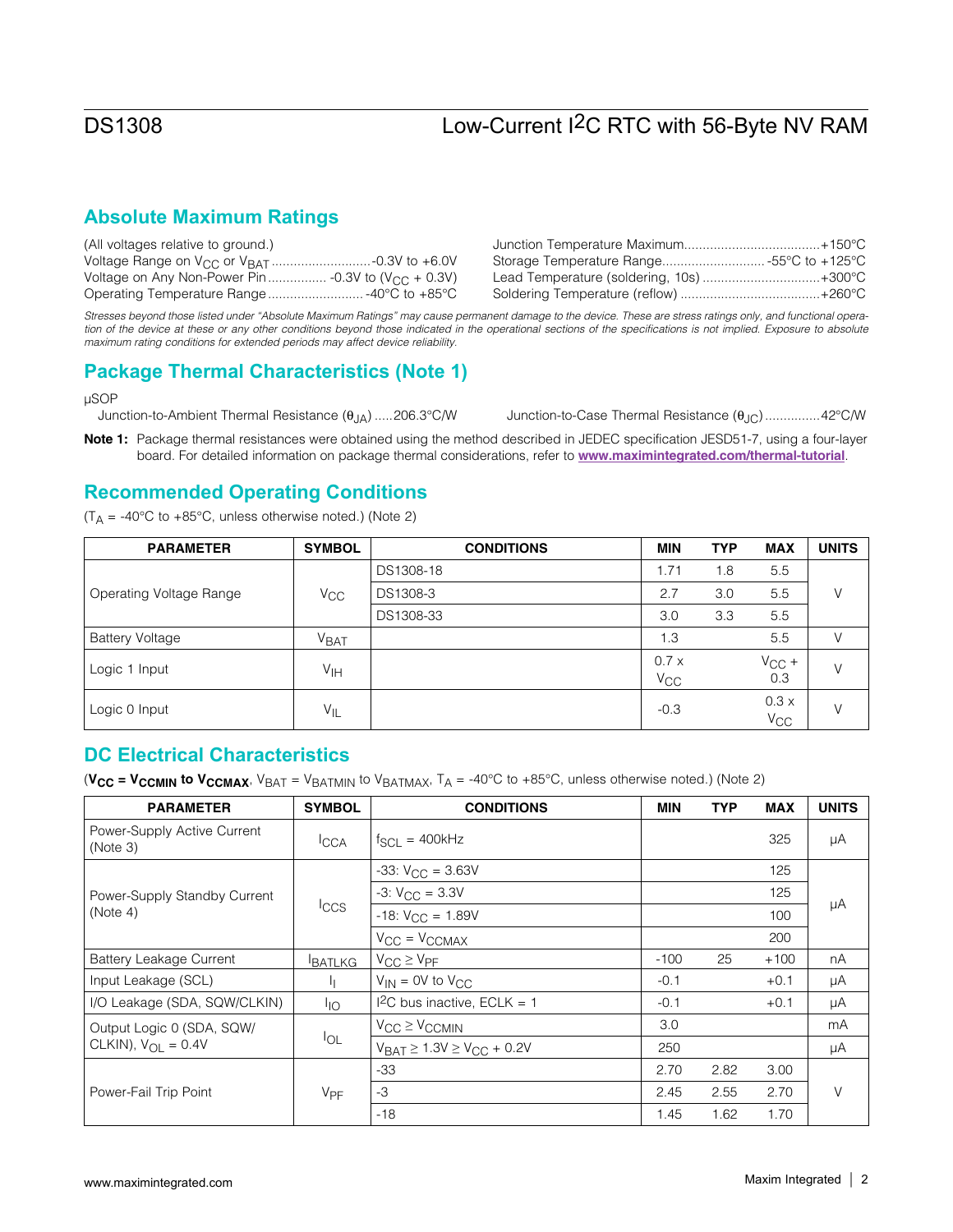## **DC Electrical Characteristics**

( $V_{CC} = 0V$ ,  $V_{BAT} = V_{BATMIN}$  to  $V_{BATMAX}$ ,  $T_A = -40^{\circ}C$  to  $+85^{\circ}C$ , unless otherwise noted.) (Note 2)

| <b>PARAMETER</b>                | <b>SYMBOL</b>         | <b>CONDITIONS</b>                  | <b>MIN</b>           | <b>TYP</b>      | <b>MAX</b> | <b>UNITS</b> |
|---------------------------------|-----------------------|------------------------------------|----------------------|-----------------|------------|--------------|
| Switchover Voltage              |                       | $V_{BAT}$ > $V_{PF}$               |                      | V <sub>PF</sub> |            | V            |
|                                 | <b>V<sub>SW</sub></b> | V <sub>BAT</sub> < V <sub>PF</sub> | $V_{BAT}$ > $V_{CC}$ |                 |            |              |
| Battery Current, SQW Off        |                       | $V_{BAT} = 3V$                     |                      | 250             |            | nA           |
| (Note 5)                        | <b>BAT1</b>           | 600<br>$VBAT = VBATMAX$            |                      |                 |            |              |
| Battery Current, SQW On         |                       | $V_{\text{BAT}} = 3V$              |                      | 550             |            | nA           |
| (Note 6)                        | BAT2                  | $VBAT = VBATMAX$                   |                      | 1100            |            |              |
| Data-Retention Current (Note 7) | <b>BATDAT</b>         | $V_{\text{BAT}} = 3V$              |                      | 25              | 100        | nA           |

## **AC Electrical Characteristics**

( $V_{CC}$  =  $V_{CCMIN}$  to  $V_{CCMAX}$ , T<sub>A</sub> = -40°C to +85°C, unless otherwise noted.) (Note 2)

| <b>PARAMETER</b>                                    | <b>SYMBOL</b>       | <b>CONDITIONS</b> | <b>MIN</b>         | <b>TYP</b> | <b>MAX</b> | <b>UNITS</b> |
|-----------------------------------------------------|---------------------|-------------------|--------------------|------------|------------|--------------|
| <b>SCL Clock Frequency</b>                          | $f_{SCL}$           | (Note 8)          | 0.03               |            | 400        | kHz          |
| Bus Free Time Between a STOP<br>and START Condition | <sup>t</sup> BUF    |                   | 1.3                |            |            | μs           |
| Hold Time (Repeated) START<br>Condition             | <sup>t</sup> HD:STA | (Note 9)          | 0.6                |            |            | μs           |
| Low Period of SCL Clock                             | t <sub>LOW</sub>    |                   | 1.3                |            |            | $\mu s$      |
| High Period of SCL Clock                            | <sup>t</sup> HIGH   |                   | 0.6                |            |            | μs           |
| Data Hold Time                                      | <sup>t</sup> HD:DAT | (Notes 10, 11)    | $\Omega$           |            | 0.9        | <b>LIS</b>   |
| Data Setup Time                                     | t <sub>SU:DAT</sub> | (Note 12)         | 100                |            |            | ns           |
| Setup Time for a Repeated<br><b>START Condition</b> | t <sub>SU:STA</sub> |                   | 0.6                |            |            | μs           |
| Rise Time of Both SDA and SCL<br>Signals            | t <sub>R</sub>      | (Note 13)         | $20 +$<br>$0.1C_B$ |            | 300        | ns           |
| Fall Time of Both SDA and SCL<br>Signals            | tF                  | (Note 13)         | $20 +$<br>$0.1C_B$ |            | 300        | ns           |
| Setup Time for STOP Condition                       | t <sub>SU:STO</sub> |                   | 0.6                |            |            | μs           |
| Capacitive Load for each Bus<br>Line                | $C_{\mathsf{B}}$    | (Note 13)         |                    |            | 400        | рF           |
| SCL Spike Suppression                               | t <sub>SP</sub>     |                   |                    | 60         |            | ns           |
| Oscillator Stop Flag (OSF) Delay                    | $t_{\text{OSF}}$    | (Note 14)         |                    | 100        |            | ms           |
| Timeout Interval                                    | <b>TIMEOUT</b>      | (Note 15)         | 25                 |            | 35         | ms           |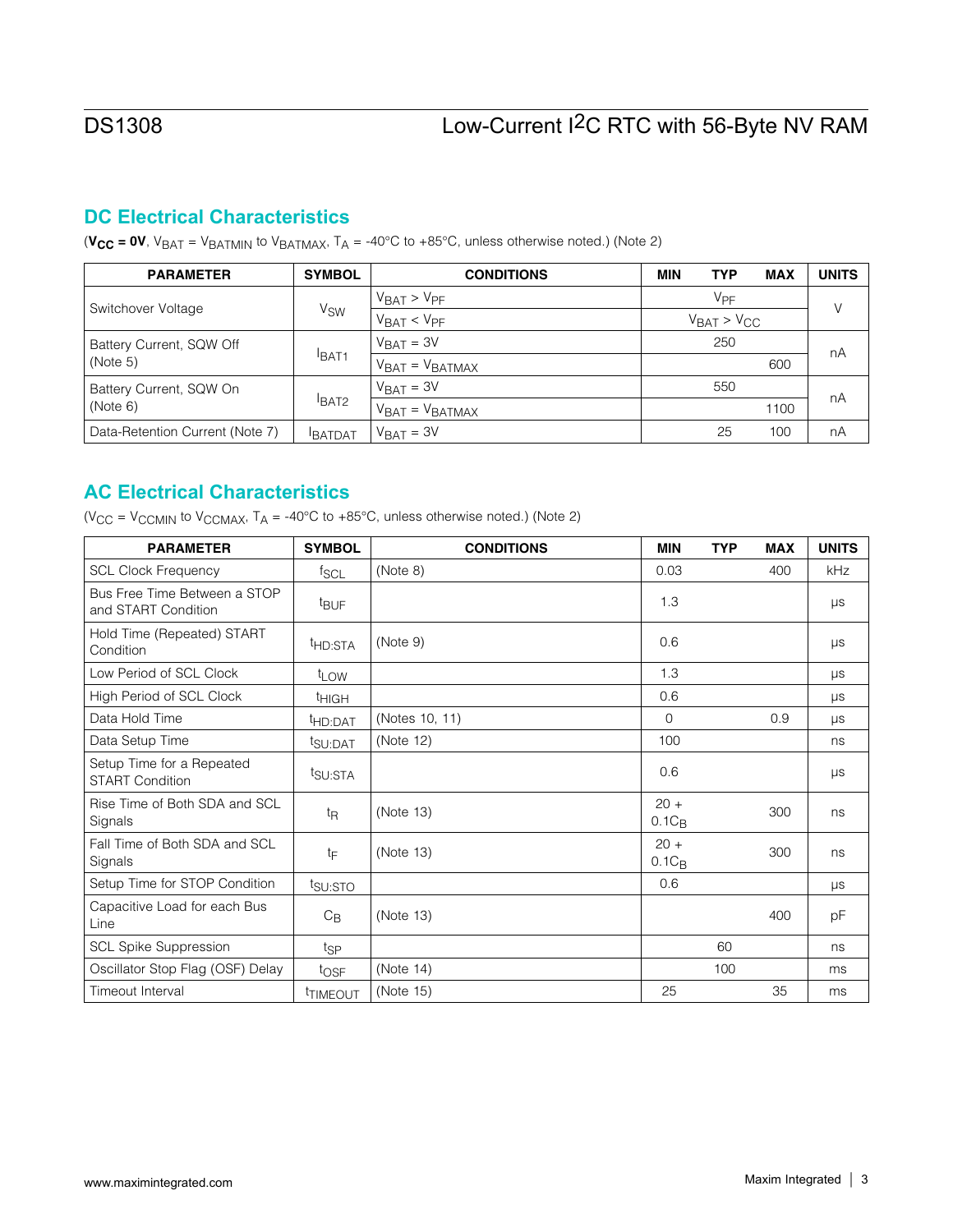## **Power-Up/Down Characteristics**

 $(T_A = -40^{\circ}$ C to  $+85^{\circ}$ C, unless otherwise noted.) (Notes 2, 16)

| <b>PARAMETER</b>                                   | <b>SYMBOL</b>     | <b>MIN</b> | <b>TYP</b> | <b>MAX</b>              | <b>UNITS</b> |
|----------------------------------------------------|-------------------|------------|------------|-------------------------|--------------|
| Recovery at Power-Up                               | <sup>I</sup> REC  |            |            |                         | ms           |
| V <sub>CC</sub> Slew Rate (V <sub>PF</sub> to 0V)  | <sup>I</sup> VCCF |            |            | 1/50                    | V/µs         |
| V <sub>CC</sub> Slew Rate (0V to V <sub>PF</sub> ) | <sup>[</sup> VCCR |            |            | $\mathsf{I}/\mathsf{I}$ | V/µs         |

## **Capacitance**

 $(T_A = +25^{\circ}C$ , unless otherwise noted.) (Note 16)

| <b>PARAMETER</b>     | <b>SYMBOL</b> | <b>MIN</b> | <b>TYP</b> | <b>MAX</b> | <b>UNITS</b> |
|----------------------|---------------|------------|------------|------------|--------------|
| Input Capacitance    |               |            |            |            | рF           |
| 1/O<br>) Capacitance | ىر            |            | ∪י         |            | рF           |

#### Warning: Negative undershoots below -0.3V while the part is in battery-backed mode may cause loss of data.

- **Note 2:** Limits are 100% production tested at  $T_A = +25^{\circ}C$  and  $T_A = +85^{\circ}C$ . Limits over the operating temperature range and relevant supply voltage are guaranteed by design and characterization. Typical values are not guaranteed.
- **Note 3:** SCL clocking at max frequency.  $V_{SCL} = 0V$  to  $V_{CC}$ .
- Note 4: Specified with I<sup>2</sup>C bus inactive. Timekeeping and square-wave functions operational.
- **Note 5:**  $CH = ECLK = SQWE = 0$ .
- **Note 6:** CH = ECLK = 0, SQWE = RS1 = RS0 = 1,  $I_{\text{OUT}}$  = 0mA.
- **Note 7:**  $CH = 1$ .  $ECLK = SQWE = 0$ .
- Note 8: The minimum SCL clock frequency is limited by the bus timeout feature, which resets the serial bus interface if SCL is held low for t<sub>TIMEOUT</sub>.
- Note 9: After this period, the first clock pulse is generated.
- Note 10: A device must internally provide a hold time of at least 300ns for the SDA signal (referenced to the V<sub>IHMIN</sub> of the SCL signal) to bridge the undefined region of the falling edge of SCL.
- Note 11: The maximum t<sub>HD:DAT</sub> has only to be met if the device does not stretch the low period (t<sub>LOW</sub>) of the SCL signal.
- **Note 12:** A fast-mode device can be used in a standard-mode system, but the requirement  $t_{\text{SI:DAT}} \ge$  to 250ns must then be met. This is automatically the case if the device does not stretch the low period of the SCL signal. If such a device does stretch the low period of the SCL signal, it must output the next data bit to the SDA line t<sub>RMAX</sub> + t<sub>SU:DAT</sub> = 1000 + 250 = 1250ns before the SCL line is released.
- **Note 13:**  $C_B$  is the total capacitance of one bus line, including all connected devices, in  $pF$ .
- Note 14: The parameter  $t_{\rm OSF}$  is the period of time the oscillator must be stopped for the OSF flag to be set over the voltage range of  $2.4V \leq V_{CC} \leq V_{CCMAX}$ .
- Note 15: The DS1308 can detect any single SCL clock held low longer than t<sub>TIMEOUTMIN</sub>. The device's I<sup>2</sup>C interface is in reset state and can receive a new START condition when SCL is held low for at least t<sub>TIMEOUTMAX</sub>. Once the part detects this condition the SDA output is released. The oscillator must be running for this function to work.
- Note 16: Guaranteed by design and not 100% production tested.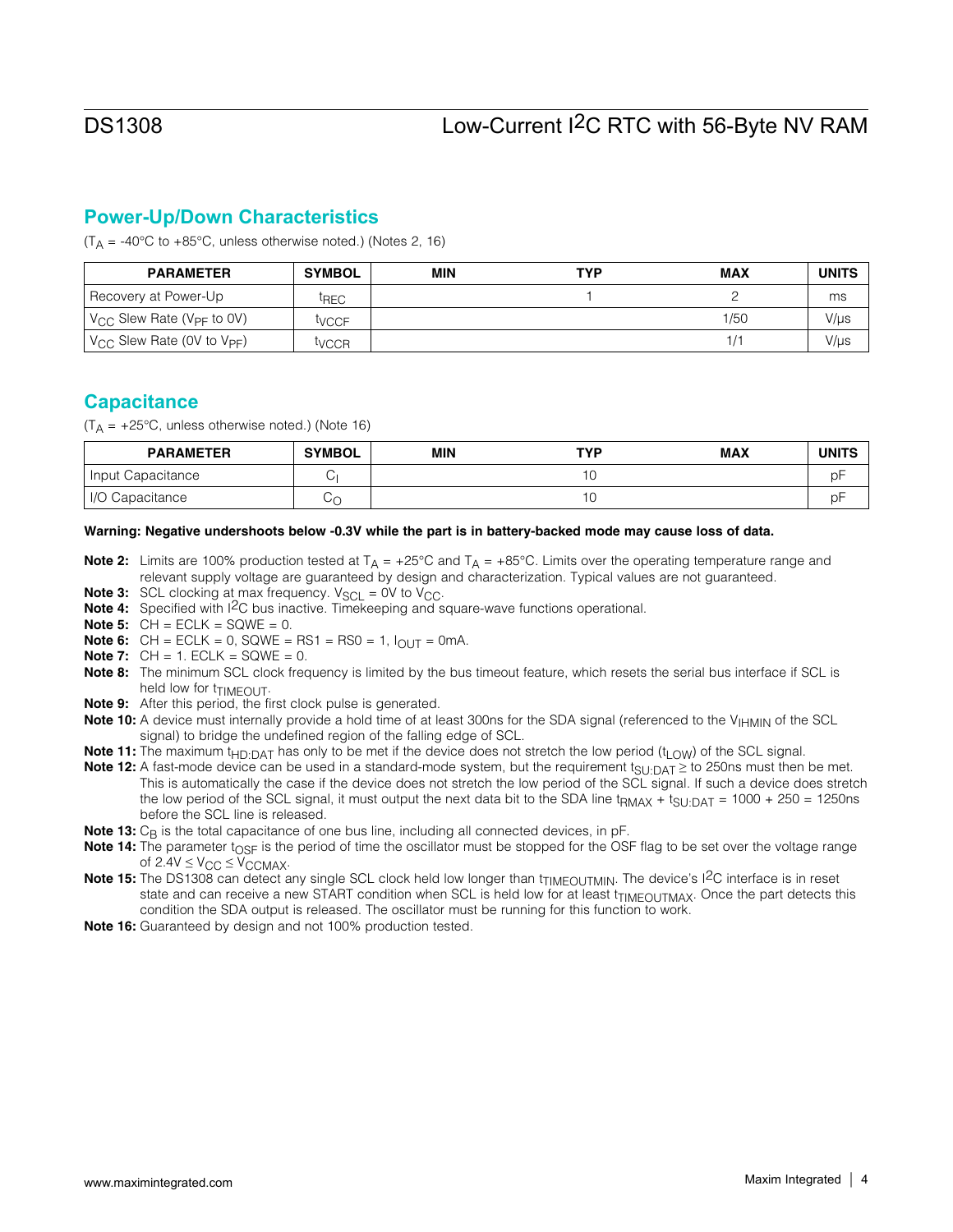<span id="page-4-0"></span>

*Figure 1. Data Transfer on I2C Serial Bus*



*Figure 2. Power-Up/Power-Down Timing*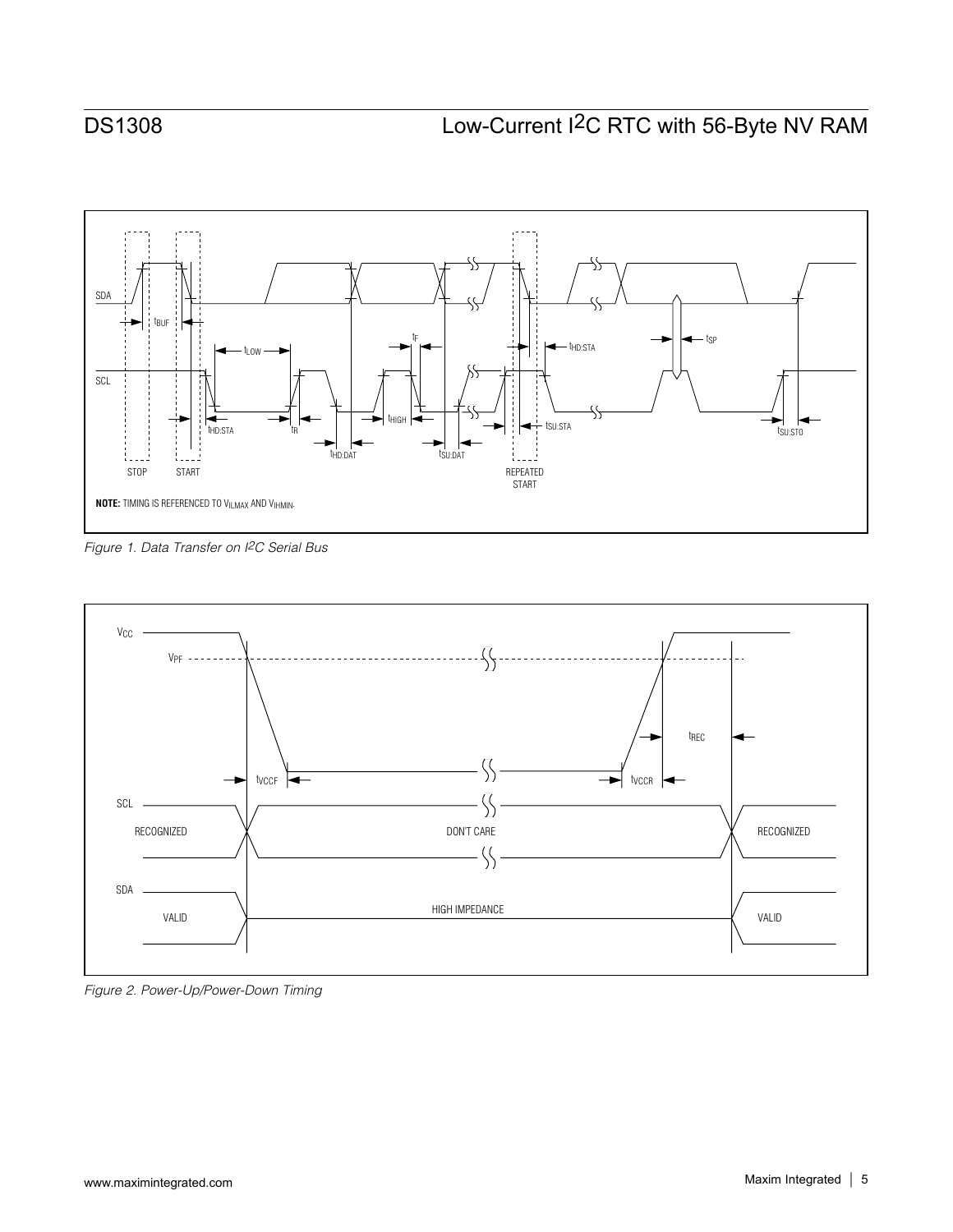## **Typical Operating Characteristics**

 $(V_{CC} = +3.3V, T_A = +25°C,$  unless otherwise specified.)

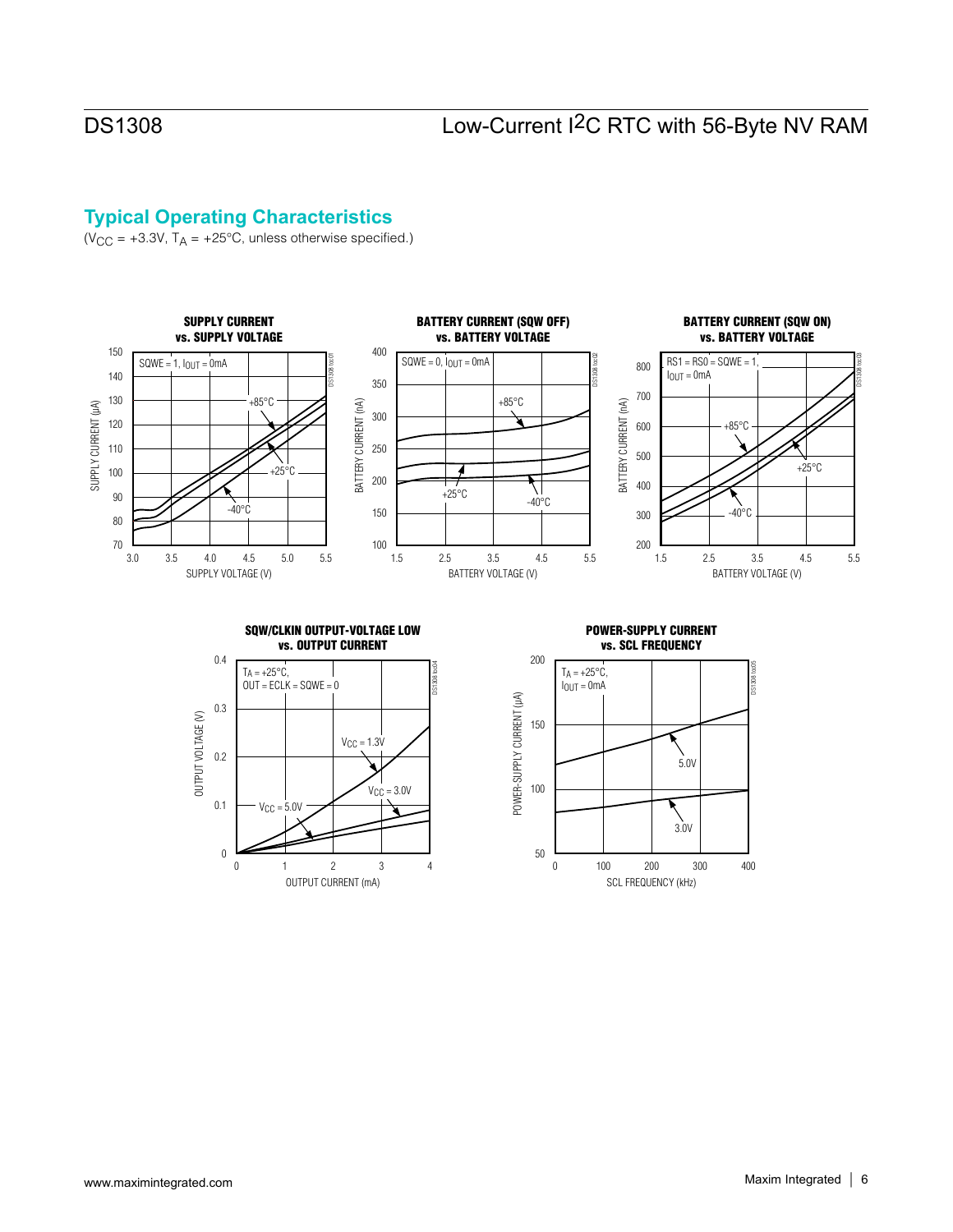# **Pin Configuration**



# **Pin Description**

| <b>PIN</b>     | <b>NAME</b>             | <b>FUNCTION</b>                                                                                                                                                                                                                                                                                                                                                                                                                                                                                                 |
|----------------|-------------------------|-----------------------------------------------------------------------------------------------------------------------------------------------------------------------------------------------------------------------------------------------------------------------------------------------------------------------------------------------------------------------------------------------------------------------------------------------------------------------------------------------------------------|
|                | X1                      | 32.768kHz Crystal Connections. The internal oscillator circuitry is designed for use with a crystal<br>having a specified load capacitance $(C_1)$ of 6pF.                                                                                                                                                                                                                                                                                                                                                      |
| 2              | X2                      | Note: For more information about crystal selection and crystal layout considerations, refer to<br>Application Note 58: Crystal Considerations with Maxim Real-Time Clocks (RTCs).                                                                                                                                                                                                                                                                                                                               |
| 3              | <b>V</b> <sub>BAT</sub> | Battery Supply Input for Lithium Cell or Other Energy Source. Battery voltage must be held between<br>the minimum and maximum limits for proper operation. Diodes placed in series between the backup<br>source and the V <sub>BAT</sub> pin can prevent proper operation. If a backup supply is not required, V <sub>BAT</sub><br>must be grounded. UL recognized to ensure against reverse charging when used with a lithium cell.                                                                            |
| $\overline{4}$ | <b>GND</b>              | Ground                                                                                                                                                                                                                                                                                                                                                                                                                                                                                                          |
| 5              | <b>SDA</b>              | Serial Data Input/Output for the I <sup>2</sup> C serial interface. It is an open-drain output and requires an<br>external pullup resistor. The pullup voltage can be up to 5.5V, regardless of the voltage on $V_{\text{CC}}$ .                                                                                                                                                                                                                                                                                |
| 6              | <b>SCL</b>              | Serial Clock Input for the I <sup>2</sup> C serial interface. Used to synchronize data movement on the serial<br>interface. The pullup voltage can be up to 5.5V, regardless of the voltage on $V_{\text{CC}}$ .                                                                                                                                                                                                                                                                                                |
| 7              | SQW/CLKIN               | Square-Wave Output/Clock Input. This I/O pin is used to output one of four square-wave<br>frequencies (1Hz, 4kHz, 8kHz, 32kHz) or accept an external clock input to drive the RTC counter.<br>In the output mode (ECLK = 0), it is open drain and requires an external pullup resistor. The<br>square-wave operates on V <sub>CC</sub> , or on V <sub>BAT</sub> with BBCLK = 1. The pullup voltage can be up to 5.5V,<br>regardless of the voltage on $V_{CC}$ . If not used, this pin may be left unconnected. |
| 8              | $V_{\rm CC}$            | Primary Power Supply. Decouple the power supply with a 0.1µF capacitor to ground.                                                                                                                                                                                                                                                                                                                                                                                                                               |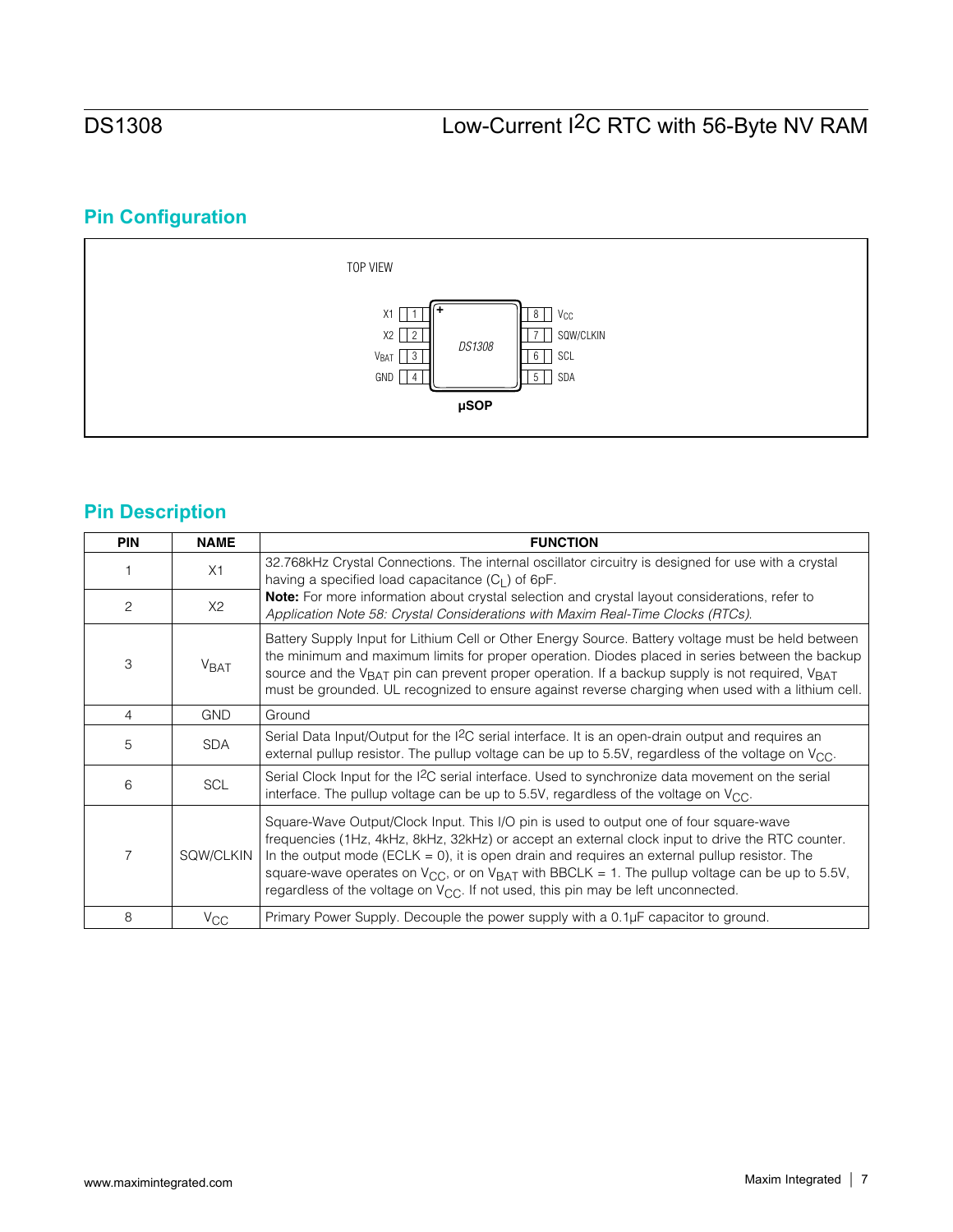## <span id="page-7-0"></span>**Functional Diagram**



## **Detailed Description**

The DS1308 serial RTC is a low-power, full BCD clock/ calendar plus 56 bytes of NV SRAM. Address and data are transferred serially through an I2C interface. The clock/calendar provides seconds, minutes, hours, day, date, month, and year information. The end of the month date is automatically adjusted for months with fewer than 31 days, including corrections for leap year. The clock operates in either the 24-hour or 12-hour format with an AM/PM indicator. The DS1308 has a built-in power-sense circuit that detects power failures and automatically switches to the V<sub>BAT</sub> supply.

### **Operation**

The DS1308 operates as a slave device on the serial bus. Access is obtained by implementing a START condition and providing a device identification code, followed by data. Subsequent registers can be accessed sequentially until a STOP condition is executed. The device is fully accessible and data can be written and read when  $V_{CC}$  is greater than  $V_{PF}$ . However, when  $V_{CC}$  falls below

V<sub>PF</sub>, the internal clock registers are blocked from any access. If  $V_{BAT}$  is greater than  $V_{CC}$ , the device power is switched from  $V_{CC}$  to  $V_{BAT}$  when  $V_{CC}$  drops below  $V_{PF}$ . If V<sub>BAT</sub> is less than V<sub>PF</sub>, the device power is switched from V<sub>CC</sub> to V<sub>BAT</sub> when V<sub>CC</sub> drops below V<sub>BAT</sub>. The oscillator and timekeeping functions are maintained from the  $V_{BAT}$  source until  $V_{CC}$  returns above  $V_{PF}$ , read and write access is allowed after t<sub>RFC</sub>. The *[Functional](#page-7-0) [Diagram](#page-7-0)* shows the main elements of the DS1308.

An enable bit in the seconds register (CH) controls the oscillator. Oscillator startup times are highly dependent upon crystal characteristics, PCB leakage, and layout. High ESR and excessive capacitive loads are the major contributors to long startup times. A circuit using a crystal with the recommended characteristics and proper layout usually starts within 1 second.

On the first application of power to the device, the time and date registers are reset to 01/01/00 01 00:00:00 (DD/ MM/YY DOW HH:MM:SS), and CH bit in the seconds register is set to 0.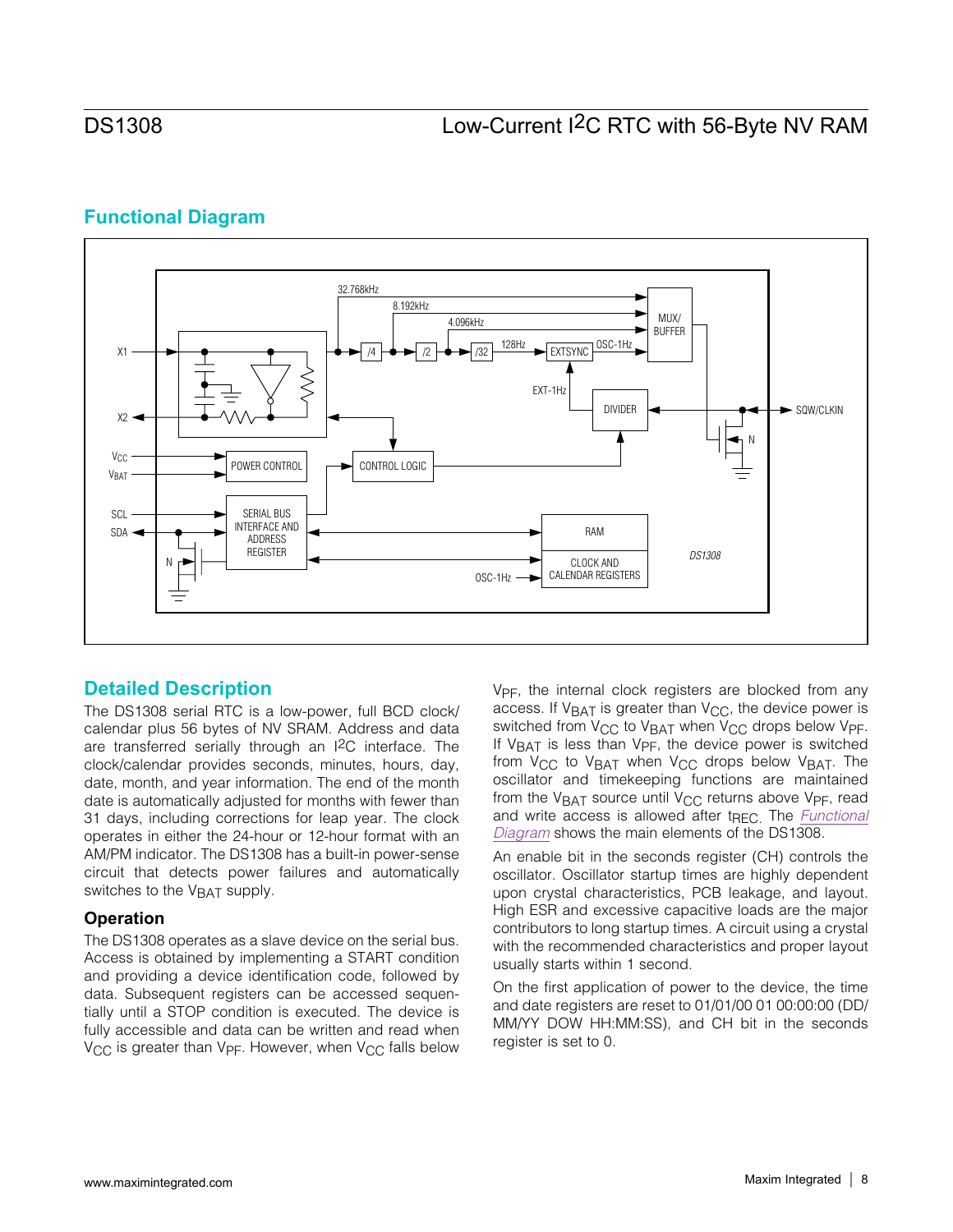### **Freshness Seal Mode**

When a battery is first attached to the device, the device does not immediately provide battery-backup power to the RTC or internal circuitry. After V<sub>CC</sub> exceeds V<sub>PF</sub>, the devices leave the freshness seal mode and provide battery-backup power whenever V<sub>CC</sub> subsequently falls below VBAT. This mode allows attachment of the battery during product manufacturing, but no battery capacity is consumed until after the system has been activated for the first time. As a result, minimum battery energy is used during storage and shipping.

### **Oscillator Circuit**

The DS1308 uses an external 6pF 32.768kHz crystal. The oscillator circuit does not require any external resistors or capacitors to operate. See [Table 2](#page-8-0) for the external crystal parameters. The *[Functional Diagram](#page-7-0)* shows a simplified schematic of the oscillator circuit. The startup time is usually less than 1 second when using a crystal with the specified characteristics.

Whenever  $V_{CC}$  > V<sub>PF</sub>, a 5µs glitch filter at the output of the crystal oscillator is enabled.

# **Table 1. Power Control**

| <b>SUPPLY CONDITION</b>                    | <b>READ/WRITE</b><br><b>ACCESS</b> | <b>POWERED</b><br>BY |
|--------------------------------------------|------------------------------------|----------------------|
| $V_{CC}$ < $V_{PF}$ , $V_{CC}$ < $V_{BAT}$ | Nο                                 | <b>V</b> RAT         |
| $V_{CC}$ < $V_{PF}$ , $V_{CC}$ > $V_{BAT}$ | No                                 | V <sub>CC</sub>      |
| $V_{CC}$ > $V_{PF}$ , $V_{CC}$ < $V_{BAT}$ | Yes                                | $V_{\rm CC}$         |
| $V_{CC}$ > $V_{PF}$ , $V_{CC}$ > $V_{BAT}$ | Yes                                | /rr                  |

## **Clock Accuracy**

The accuracy of the clock is dependent upon the accuracy of the crystal and the accuracy of the match between the capacitive load of the oscillator circuit and the capacitive load for which the crystal was trimmed. Crystal frequency drift caused by temperature shifts creates additional error. External circuit noise coupled into the oscillator circuit can result in the clock running fast. [Figure 3](#page-8-1) shows a typical PCB layout for isolating the crystal and oscillator from noise. Refer to *Application Note 58: Crystal Considerations with Maxim Real-Time Clocks (RTCs)* for detailed information.

<span id="page-8-1"></span>

*Figure 3. Typical PCB Layout for Crystal*

## <span id="page-8-0"></span>**Table 2. Crystal Specifications**

| <b>PARAMETER</b>  | <b>SYMBOL</b> | MIN | <b>TYP</b> | MAX | <b>UNITS</b> |
|-------------------|---------------|-----|------------|-----|--------------|
| Nominal Frequency | ∩             |     | 32.768     |     | kHz          |
| Series Resistance | <b>ESR</b>    |     |            | 100 | kΩ           |
| Load Capacitance  |               |     | 6          |     | рF           |

*Note: The crystal, traces, and crystal input pins should be isolated from RF generating signals. Refer to* [Application Note 58: Crystal Considerations for Maxim Real-Time](http://www.maxim-ic.com/AN58)  [Clocks](http://www.maxim-ic.com/AN58) (RTCs) *for additional specifications.*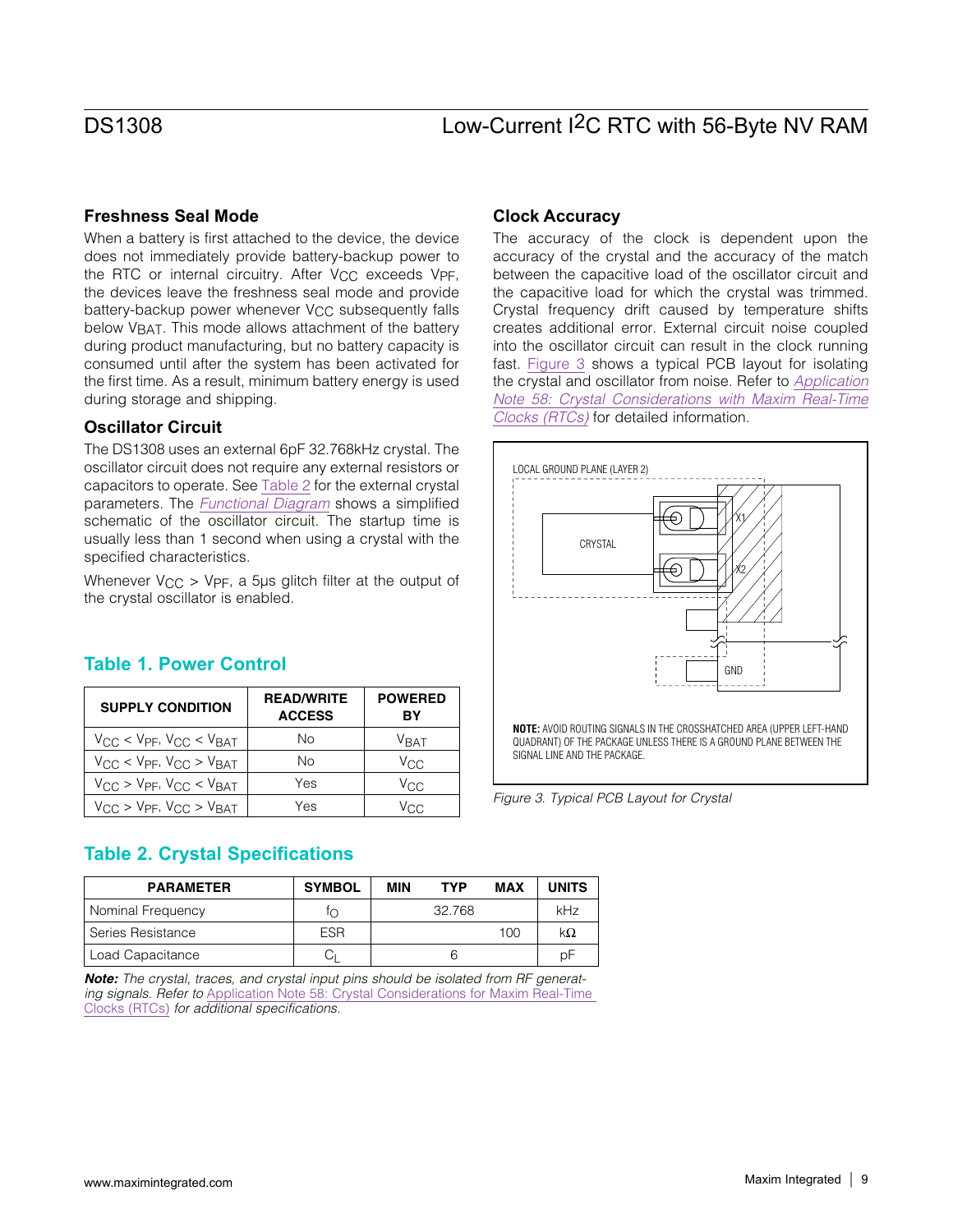### **RTC and RAM Address Map**

[Table 3](#page-9-0) shows the address map for the RTC and RAM registers. The RTC registers and control register are located in address locations 00h–07h. The RAM registers are located in address locations 08h–3Fh. During a multibyte access, when the register pointer reaches 3Fh (the end of RAM space) it wraps around to location 00h (the beginning of the clock space). On an I2C START, or register pointer incrementing to location 00h, the current time and date is transferred to a second set of registers. The time and date in the secondary registers are read in a multibyte data transfer, while the clock continues to run. This eliminates the need to re-read the registers in case of an update of the main registers during a read.

### **Clock and Calendar**

The time and calendar information is obtained by reading the appropriate register bytes. The time and calendar are set or initialized by writing the appropriate register bytes. The contents of the time and calendar registers are in the BCD format. Bit 7 of Register 0 is the clock halt (CH) bit. When this bit is set to 1, the oscillator is disabled. When cleared to 0, the oscillator is enabled. The clock can be halted whenever the timekeeping functions are not required, which minimizes  $V_{BAT}$  current ( $I_{BATDATA}$ ) when V<sub>CC</sub> is not applied.

The day-of-week register increments at midnight. Values that correspond to the day of week are user-defined but must be sequential (i.e., if 1 equals Sunday, then 2 equals Monday, and so on). Illogical time and date entries result in undefined operation.

When reading or writing the time and date registers, secondary (user) buffers are used to prevent errors when the internal registers update. When reading the time and date registers, the user buffers are synchronized to the internal registers on any START and when the register pointer rolls over to zero. The countdown chain is reset whenever the seconds register is written. Write transfers occur on the acknowledge from the DS1308. Once the countdown chain is reset, to avoid rollover issues the remaining time and date registers must be written within 1 second. The 1Hz square-wave output, if enabled, transitions high 500ms after the seconds data transfer, provided the oscillator is already running.

The DS1308 runs in either 12-hour or 24-hour mode. Bit 6 of the hours register is defined as the 12-hour or 24-hour mode-select bit. When high, the 12-hour mode is selected. In the 12-hour mode, bit 5 is the AM/PM bit, with logic high being PM. In the 24-hour mode, bit 5 is the 20-hour bit (20-23 hours). If the  $12\sqrt{24}$ -hour mode select is changed, the hours register must be re-initialized to the new format.

| <b>ADDRESS</b> | BIT <sub>7</sub> | BIT <sub>6</sub> | BIT <sub>5</sub> | BIT <sub>4</sub> | BIT <sub>3</sub> | BIT <sub>2</sub> | <b>BIT</b><br>1 | BIT <sub>0</sub> | <b>FUNCTION</b> | <b>RANGE</b>                       |
|----------------|------------------|------------------|------------------|------------------|------------------|------------------|-----------------|------------------|-----------------|------------------------------------|
| 00h            | <b>CH</b>        |                  | 10 Seconds       |                  |                  | Seconds          |                 |                  | Seconds         | $00 - 59$                          |
| 01h            | $\mathbf 0$      |                  | 10 Minutes       |                  |                  | <b>Minutes</b>   |                 |                  | <b>Minutes</b>  | $00 - 59$                          |
| 02h            | $\mathbf 0$      | $12\sqrt{24}$    | AM/PM<br>20 Hour | 10 Hour          |                  | Hour             |                 |                  | Hours           | $1 - 12 + AM/$<br>PM.<br>$00 - 23$ |
| 03h            | $\Omega$         | $\Omega$         | $\Omega$         | $\Omega$         | 0                |                  | Day             |                  | Day             | $1 - 7$                            |
| 04h            | $\mathbf 0$      | 0                | 10 Date          |                  |                  | Date             |                 |                  | Date            | $01 - 31$                          |
| 05h            | 0                | $\overline{0}$   | 0                | 10<br>Month      |                  | Month            |                 |                  | Month           | $01 - 12$                          |
| 06h            |                  |                  | 10 Year          |                  | Year             |                  |                 | Year             | $00 - 99$       |                                    |
| 07h            | OUT              | <b>ECLK</b>      | <b>OSF</b>       | SQWE             | LOS              | <b>BBCLK</b>     | RS <sub>1</sub> | R <sub>SO</sub>  | Control         |                                    |
| 08h-3Fh        |                  |                  |                  |                  |                  |                  |                 |                  | RAM 56 x 8      | 00h-FFh                            |

## <span id="page-9-0"></span>**Table 3. RTC and RAM Address Map**

*Note: Bits listed as "0" always read as a 0.*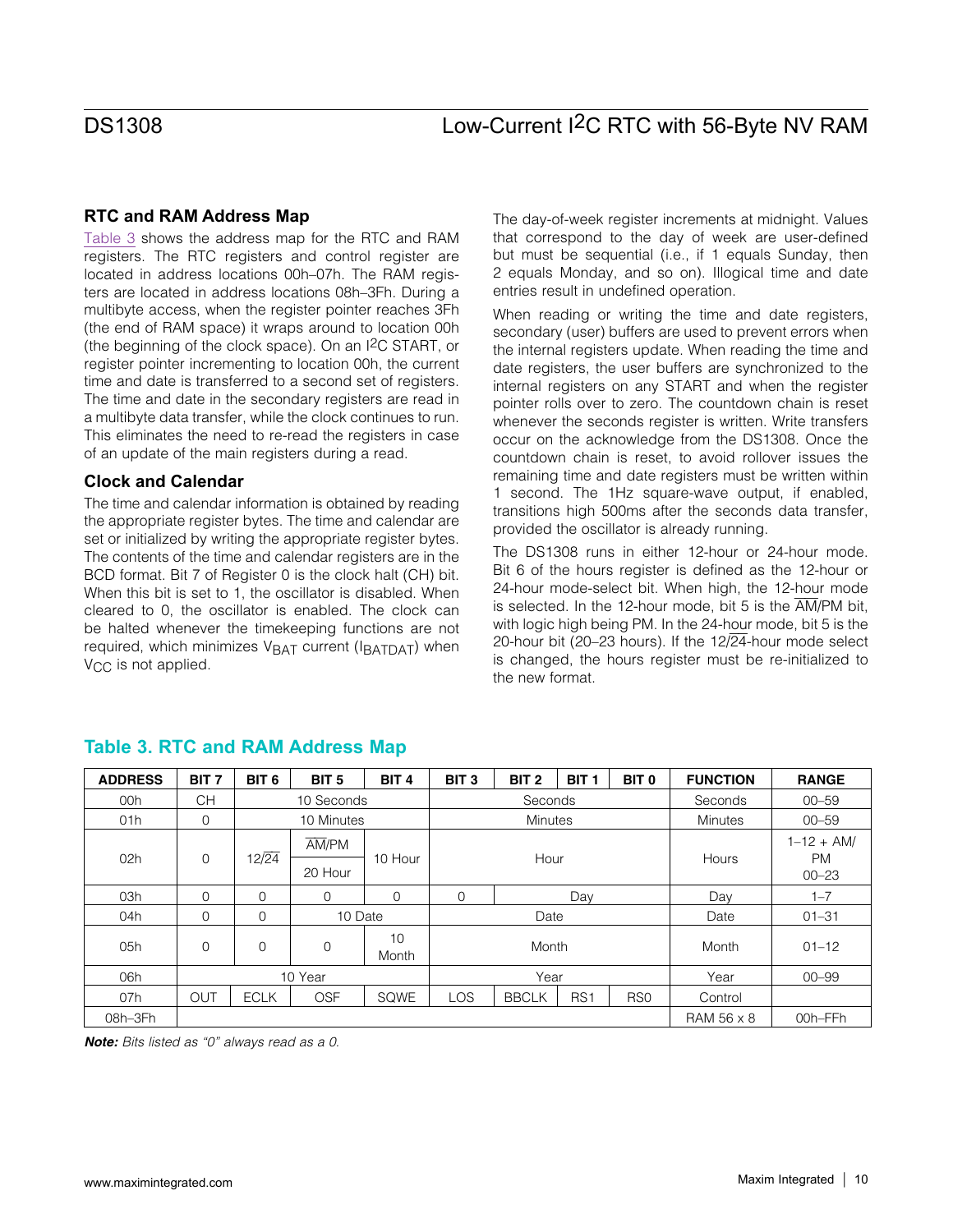## **Control Register (07h)**

The control register controls the operation of the SQW/CLKIN pin and provides oscillator status.

| Bit #      | BIT <sub>7</sub> | BIT <sub>6</sub> | BIT <sub>5</sub> | BIT <sub>4</sub> | BIT <sub>3</sub> | BIT <sub>2</sub> | BIT <sub>1</sub> | BIT <sub>0</sub> |
|------------|------------------|------------------|------------------|------------------|------------------|------------------|------------------|------------------|
| Name       | OUT              | <b>ECLK</b>      | <b>OSF</b>       | <b>SQWE</b>      | <b>LOS</b>       | <b>BBCLK</b>     | RS <sup>1</sup>  | R <sub>SO</sub>  |
| <b>POR</b> |                  |                  |                  |                  |                  |                  |                  |                  |

Bit 7: Output Control (OUT). Controls the output level of the SQW/CLKIN pin when the square-wave output is disabled and  $V_{\text{CC}}$ >V<sub>PF</sub>. If SQWE = 0, the logic level on the SQW/CLKIN pin is 1 if OUT = 1; it is 0 if OUT = 0. See [Table 4](#page-10-0).

Bit 6: Enable Clock Input (ECLK). This bit controls the direction of the SQW/CLKIN pin (see [Table 4](#page-10-0)). When ECLK = 1, the SQW/CLKIN pin is an input, with the expected input rate defined by the states of RS1 and RS0. When ECLK = 0, the SQW/CLKIN pin is an output, with the square-wave frequency defined by the states of RS1 and RS0.

Bit 5: Oscillator Stop Flag (OSF). A logic 1 in this bit indicates that the oscillator has stopped or was stopped for some time period and can be used to judge the validity of the clock and calendar data. This bit is edge triggered, and is set to logic 1 when the internal circuitry senses the oscillator has transitioned from a normal run state to a STOP condition. The following are examples of conditions that may cause the OSF bit to be set:

The first time power is applied.

The voltage present on  $V_{CC}$  and  $V_{BAT}$  are insufficient to support oscillation.

The CH bit is set to 1, disabling the oscillator.

External influences on the crystal (i.e., noise, leakage, etc.).

This bit remains at logic 1 until written to logic 0. This bit can only be written to logic 0. Attempting to write OSF to logic 1 leaves the value unchanged.

**Bit 4: Square-Wave Enable (SQWE).** When set to logic 1, this bit enables the oscillator output to operate with either V<sub>CC</sub> or V<sub>BAT</sub> applied. The frequency of the square-wave output depends upon the value of the RS0 and RS1 bits.

**Bit 3: Loss of Signal (LOS).** This status bit indicates the state of the CLKIN pin. The LOS bit is set to 1 when the RTC counter is no longer conditioned by the external clock. This occurs when 1) ECLK = 0, or 2) when the CLKIN input signal stops toggling, or 3) when the CLKIN frequency differs by more than  $\pm 0.8\%$  from the selected input frequency. This bit remains a 1 until written to 0. Attempting to write LOS = 1 leaves the value unchanged. Clearing the LOS flag when the CLKIN frequency is invalid inhibits subsequent detections of the input frequency deviation.

Bit 2: Battery Backup Clock (BBCLK). When set to logic 1, this bit enables the SQW/CLKIN I/O while the part is powered by V<sub>BAT</sub>. When set to logic 0, this bit disables the SQW/CLKIN I/O while the part is powered by V<sub>BAT</sub>.

**Bits 1 and 0: Rate Select (RS1 and RS0).** These bits control the frequency of the SQW/CLKIN output when the square-wave has been enabled (SQWE = 1). [Table 4](#page-10-0) lists the square-wave frequencies that can be selected with the RS bits.

| <b>OUT</b> | <b>ECLK</b> | <b>SQWE</b> | RS <sub>1</sub> | RS <sub>0</sub> | <b>SQW/CLKIN</b> |  |
|------------|-------------|-------------|-----------------|-----------------|------------------|--|
|            |             |             |                 |                 | 1Hz output       |  |
|            |             |             |                 |                 | 4.096kHz output  |  |
|            |             |             |                 |                 | 8.192kHz output  |  |
|            |             |             |                 |                 | 32.768kHz output |  |
|            |             |             |                 |                 |                  |  |
|            |             |             |                 |                 |                  |  |
|            |             |             |                 |                 | 1Hz input        |  |
|            |             |             |                 |                 | 50Hz input       |  |
|            |             |             |                 |                 | 60Hz input       |  |
|            |             |             |                 |                 | 32.768kHz input  |  |

## <span id="page-10-0"></span>**Table 4. SQW/CLKIN Pin Functions**

*X = Don't care.*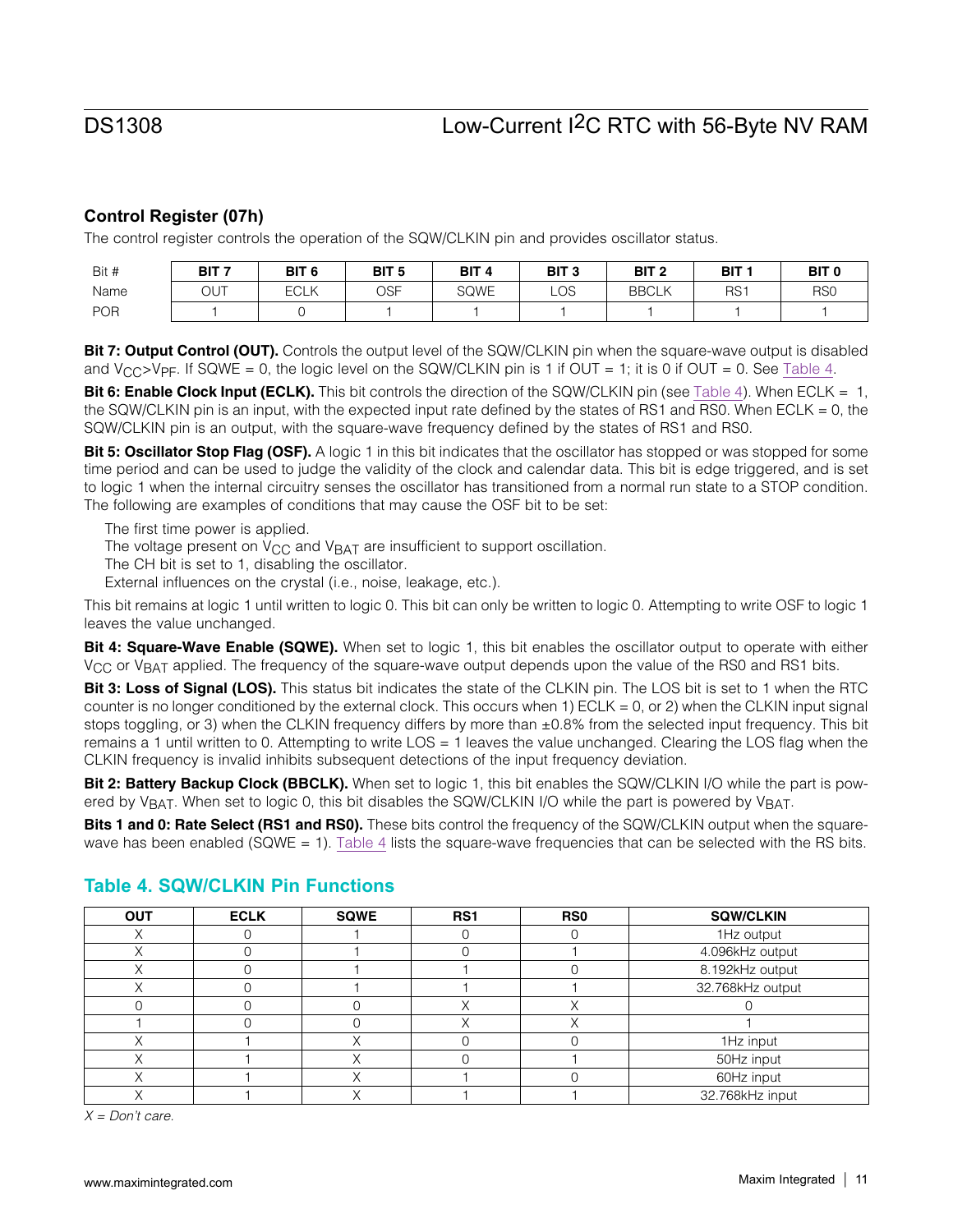### **External Synchronization**

When an external clock reference is used, the input from SQW/CLKIN is divided down to 1Hz. The 1Hz from the divider (Ext-1Hz, see *[Functional Diagram](#page-7-0)*) is used to correct the 1Hz that is derived from the 32.768kHz oscillator (Osc-1Hz). As Osc-1Hz drifts in relation to Ext-1Hz, Osc-1Hz is digitally adjusted.

As shown in the *[Functional Diagram](#page-7-0)*, the three highest frequencies driving the SQW/CLKIN pin are derived from the uncorrected oscillator, while the 1Hz output is derived from the adjusted Osc-1Hz signal.

Conceptually, the circuit can be thought of as two 1Hz signals, one derived from the internal oscillator and the other from the external reference clock, with the oscillator-derived 1Hz signal being locked to the 1Hz signal derived from the external reference clock. The edges of the 1Hz signals do not need to be aligned with each other. While the external clock source is present and within tolerance, the Ext-1Hz and Osc-1Hz maintain their existing lock, regardless of their edge alignment, with periodic correction of the Osc-1Hz signal. If the external signal is lost and then regained sometime later, the signals re-lock with whatever new alignment exists ([Figure 4](#page-11-0)).

The Ext-1Hz is used by the device as long as it is within tolerance, which is about 0.8% of Osc-1Hz. While Ext-1Hz is within tolerance, the skew between the two signals may shift until a change of about 7.8ms accumulates, after which Osc-1Hz signal is adjusted ([Figure 5\)](#page-11-1). The adjustment is accomplished by digitally adjusting the 32kHz oscillator divider chain.

<span id="page-11-0"></span>

*Figure 4. Loss and Reacquisition of External Reference Clock*

<span id="page-11-1"></span>

*Figure 5. Drift Adjustment of Internal 1Hz to External Reference Clock*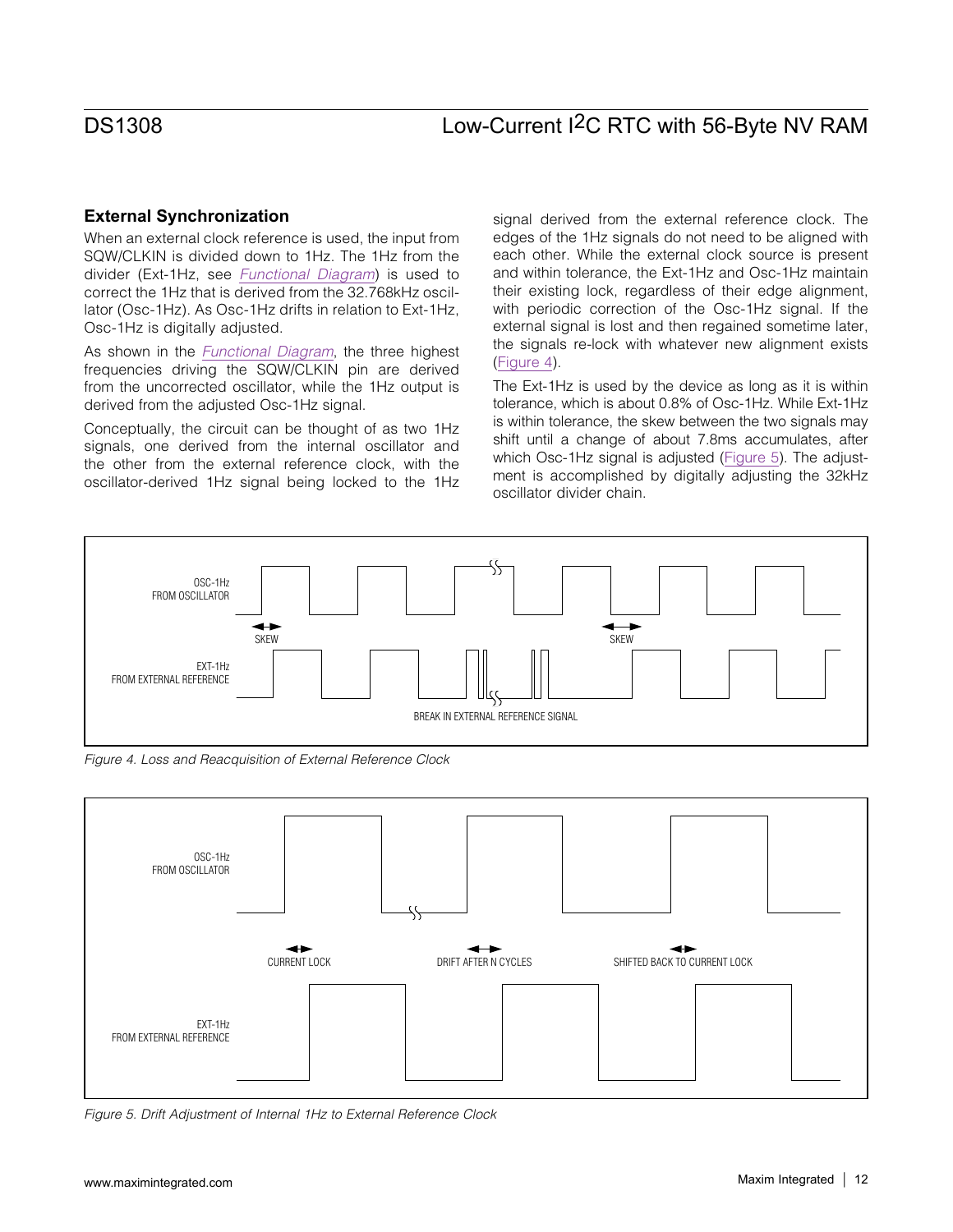If the difference between Ext-1Hz and Osc-1Hz is greater than about 0.8%, Osc-1Hz runs unadjusted (see [Figure 4\)](#page-11-0) and the loss of signal (LOS) is set, provided the enable external clock input bit (ECLK) is set.

## **I2C Serial Port Operation**

### **I2C Slave Address**

The DS1308's slave address byte is D0h. The first byte sent to the device includes the device identifier and the  $R/\overline{W}$  bit ([Figure 6](#page-12-0)). The device address sent by the I<sup>2</sup>C master must match the address assigned to the device.

<span id="page-12-0"></span>

*Figure 6. Slave Address Byte*

#### **I2C Definitions**

The following terminology is commonly used to describe I2C data transfers.

**Master Device:** The master device controls the slave devices on the bus. The master device generates SCL clock pulses and START and STOP conditions.

**Slave Devices:** Slave devices send and receive data at the master's request.

**Bus Idle or Not Busy:** Time between STOP and START conditions when both SDA and SCL are inactive and in their logic-high states. When the bus is idle it often initiates a low-power mode for slave devices.

**START Condition:** A START condition is generated by the master to initiate a new data transfer with a slave. Transitioning SDA from high to low while SCL remains high generates a START condition. See [Figure 1](#page-4-0) for applicable timing.

**STOP Condition:** A STOP condition is generated by the master to end a data transfer with a slave. Transitioning SDA from low to high while SCL remains high generates a STOP condition. See [Figure 1](#page-4-0) for applicable timing.

Repeated START Condition: The master can use a repeated START condition at the end of one data transfer to indicate that it immediately initiates a new data transfer following the current one. Repeated STARTs are commonly used during read operations to identify a specific memory address to begin a data transfer. A repeated START condition is issued identically to a normal START condition. See [Figure 1](#page-4-0) for applicable timing.

**Bit Write:** Transitions of SDA must occur during the low state of SCL. The data on SDA must remain valid and unchanged during the entire high pulse of SCL plus the setup and hold time requirements ([Figure 1](#page-4-0)). Data is shifted into the device during the rising edge of the SCL.

Bit Read: At the end a write operation, the master must release the SDA bus line for the proper amount of setup time before the next rising edge of SCL during a bit read ([Figure 1\)](#page-4-0). The device shifts out each bit of data on SDA at the falling edge of the previous SCL pulse and the data bit is valid at the rising edge of the current SCL pulse. Remember that the master generates all SCL clock pulses including when it is reading bits from the slave.

Acknowledge (ACK and NACK): An acknowledge (ACK) or not-acknowledge (NACK) is always the 9th bit transmitted during a byte transfer. The device receiving data (the master during a read or the slave during a write operation) performs an ACK by transmitting a zero during the 9th bit. A device performs a NACK by transmitting a one during the 9th bit. Timing for the ACK and NACK is identical to all other bit writes. An ACK is the acknowledgment that the device is properly receiving data. A NACK is used to terminate a read sequence or as an indication that the device is not receiving data.

**Byte Write:** A byte write consists of 8 bits of information transferred from the master to the slave (most significant bit first) plus a 1-bit acknowledgment from the slave to the master. The 8 bits transmitted by the master are done according to the bit write definition and the acknowledgment is read using the bit read definition.

**Byte Read:** A byte read is an 8-bit information transfer from the slave to the master plus a 1-bit ACK or NACK from the master to the slave. The 8 bits of information that are transferred (most significant bit first) from the slave to the master are read by the master using the bit read definition, and the master transmits an ACK using the bit write definition to receive additional data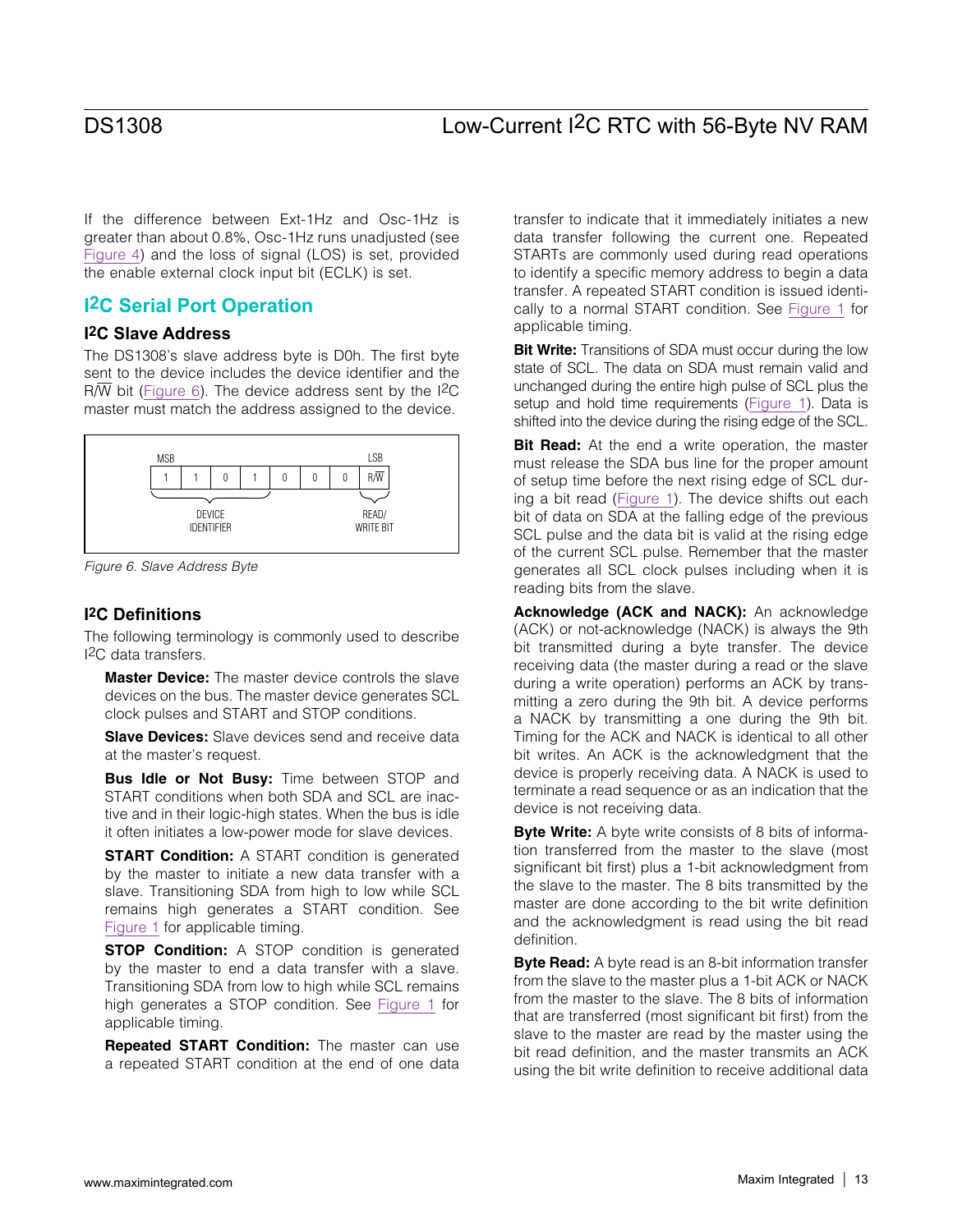bytes. The master must NACK the last byte read to terminate communication so the slave returns control of SDA to the master.

Slave Address Byte: Each slave on the I<sup>2</sup>C bus responds to a slave address byte sent immediately following a START condition. The slave address byte contains the slave address in the most significant 7 bits and the R $\overline{W}$  bit in the least significant bit. The slave address is D0h and cannot be modified by the user. When the R $\overline{W}$  bit is 0 (such as in D0h), the master is indicating it writes data to the slave. If R $\overline{W}$  = 1, (D1h in this case), the master is indicating it wants to read from the slave. If an incorrect slave address is written, the DS1308 assumes the master is communicating with another I2C device and ignores the communication until the next START condition is sent.

**Memory Address:** During an I<sup>2</sup>C write operation, the master must transmit a memory address to identify the memory location where the slave is to store the data. The memory address is always the second byte transmitted during a write operation following the slave address byte.

### **I2C Communication**

Writing a Single Byte to a Slave: The master must generate a START condition, write the slave address byte (R $\overline{W}$  = 0), write the memory address, write the byte of data, and generate a STOP condition. Remember the master must read the slave's acknowledgment during all byte write operations.

Writing Multiple Bytes to a Slave: To write multiple bytes to a slave, the master generates a START condition, writes the slave address byte  $(R/\overline{W} = 0)$ , writes the starting memory address, writes multiple data bytes, and generates a STOP condition.

Reading a Single Byte from a Slave: Unlike the write operation that uses the specified memory address byte to define where the data is to be written, the read operation occurs at the present value of the memory address counter. To read a single byte from the slave, the master generates a START condition, writes the slave address byte with  $R/\overline{W}$  = 1, reads the data byte with a NACK to indicate the end of the transfer, and generates a STOP condition. However, since requiring the master to keep track of the memory address counter is

<span id="page-13-0"></span>

*Figure 7. I2C Transactions*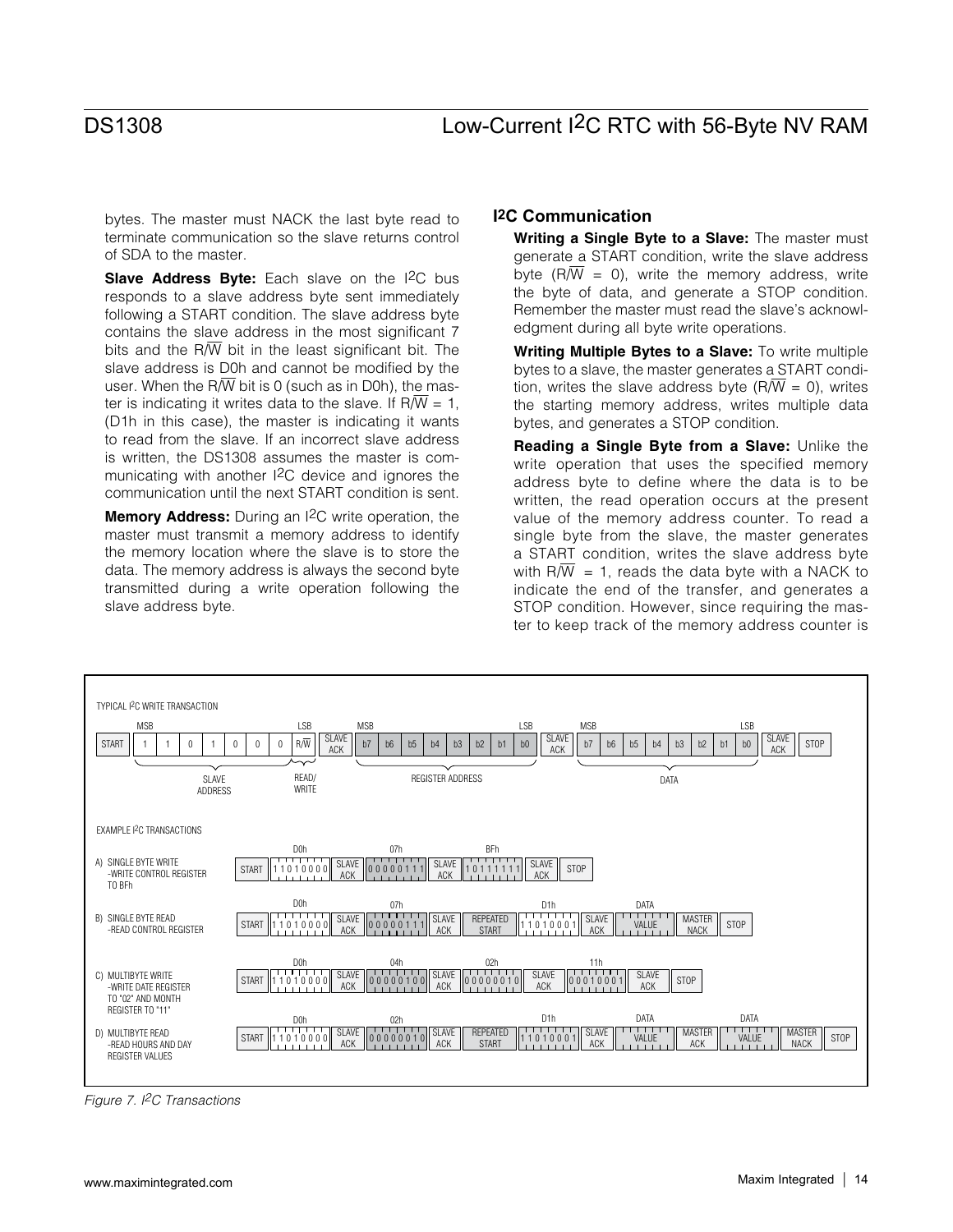impractical, the following method should be used to perform reads from a specified memory location.

Manipulating the Address Counter for Reads: A dummy write cycle can be used to force the address counter to a particular value. To do this the master generates a START condition, writes the slave address byte ( $R/\overline{W}$  = 0), writes the memory address where it desires to read, generates a repeated START condition, writes the slave address byte (R $\overline{W}$  = 1), reads data with ACK or NACK as applicable, and generates a STOP condition. See [Figure 7](#page-13-0) for a read example using the repeated START condition to specify the starting memory location.

Reading Multiple Bytes From a Slave: The read operation can be used to read multiple bytes with a single transfer. When reading bytes from the slave, the master simply ACKs the data byte if it desires to read another byte before terminating the transaction. After the master reads the last byte it must NACK to indicate the end of the transfer and then it generates a STOP condition.

#### **Bus Timeout**

To avoid an unintended I2C interface timeout, SCL should not be held low longer than triMEOUTMIN. The I2C interface is in the reset state and can receive a new START condition when SCL is held low for at least tTIMEOUTMAX. When the part detects this condition, SDA is released and allowed to float. For the timeout function to work, the oscillator must be enabled and running.

### **Applications Information**

#### **Power-Supply Decoupling**

To achieve the best results when using the DS1308, decouple the  $V_{CC}$  power supply with a 0.01 $\mu$ F and/or 0.1µF capacitor. Use a high-quality, ceramic, surfacemount capacitor if possible. Surface-mount components minimize lead inductance, which improves performance, and ceramic capacitors tend to have adequate highfrequency response for decoupling applications.

#### **Using Open-Drain Outputs**

The SQW/CLKIN output is open drain and therefore requires an external pullup resistor to realize a logic-high output level.

#### **SDA and SCL Pullup Resistors**

SDA is an open-drain output and requires an external pullup resistor to realize a logic-high output level.

Because the DS1308 does not use clock cycle stretching, a master using either an open-drain output with a pullup resistor or CMOS output driver (push-pull) could be used for SCL.

#### **Battery Charge Protection**

The DS1308 contains Maxim's redundant battery-charge protection circuit to prevent any charging of an external battery. The DS1308 is recognized by Underwriters Laboratories (UL) under file E141114.

#### **Handling, PCB Layout, and Assembly**

Avoid running signal traces under the package, unless a ground plane is placed between the package and the signal line.

The lead(Pb)-free/RoHS package can be soldered using a reflow profile that complies with JEDEC J-STD-020.

Moisture-sensitive packages are shipped from the factory dry-packed. Handling instructions listed on the package label must be followed to prevent damage during reflow. Refer to the IPC/JEDEC J-STD-020 standard for moisture-sensitive device (MSD) classifications.

## **Chip Information**

PROCESS: CMOS SUBSTRATE CONNECTED TO GROUND

## <span id="page-14-0"></span>**Ordering Information**

| <b>PART</b>   | <b>TEMP RANGE</b>                  | <b>PIN-PACKAGE</b> |
|---------------|------------------------------------|--------------------|
| DS1308U-18+   | $-40^{\circ}$ C to $+85^{\circ}$ C | 8 µSOP             |
| $DS1308U-3+*$ | -40°C to $+85^{\circ}$ C           | 8 µSOP             |
| DS1308U-33+   | $-40^{\circ}$ C to $+85^{\circ}$ C | 8 µSOP             |

+*Denotes a lead(Pb)-free/RoHS-compliant package.* \**Future product—contact factory for availability.*

## **Package Information**

For the latest package outline information and land patterns (footprints), go to **<www.maximintegrated.com/packages>**. Note that a "+", "#", or "-" in the package code indicates RoHS status only. Package drawings may show a different suffix character, but the drawing pertains to the package regardless of RoHS status.

| <b>PACKAGE</b> | <b>PACKAGE</b> | <b>OUTLINE</b> | LAND               |  |
|----------------|----------------|----------------|--------------------|--|
| <b>TYPE</b>    | <b>CODE</b>    | NO.            | <b>PATTERN NO.</b> |  |
| 8 µSOP         | U8+1           | 21-0036        | 90-0092            |  |